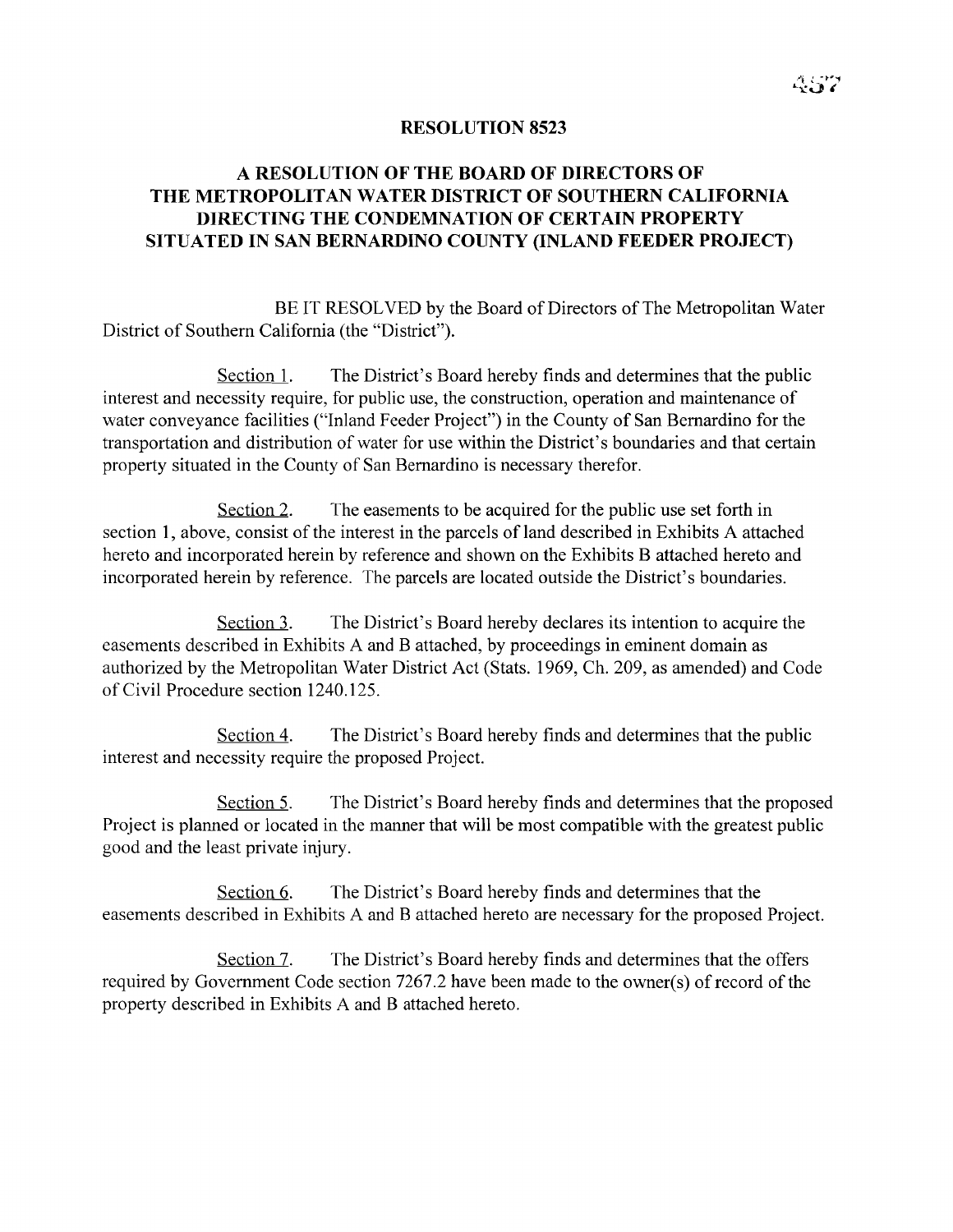Section 8. The District's General Counsel is hereby directed to commence proceedings in the Superior Court of California, County of San Bernardino for the purpose of condemning and acquiring the easements described in Exhibits A and B attached hereto, and to take such steps as may be necessary to secure an order of court permitting the District to take possession of the easements described in Exhibits A and B attached hereto for the uses and purposes herein described. He is authorized to take such actions and steps as he deems necessary in connection with such proceedings, including the amending of the complaint to reduce the extent of the easements to be acquired so as to reduce the compensation payable in the action where such change could not substantially impair the construction and operation of the said public works, and to incur expenses necessary and incidental to the action.

I HEREBY CERTIFY that the foregoing resolution was adopted at the regular meeting of the Board of Directors of The Metropolitan Water District of Southern California held the 14th day of January, 1997, by vote of two-thirds of all its members, and I further certify that the foregoing is a full, true and correct copy of the resolution.

> Executive Secretary The Metropolitan Water District of Southern California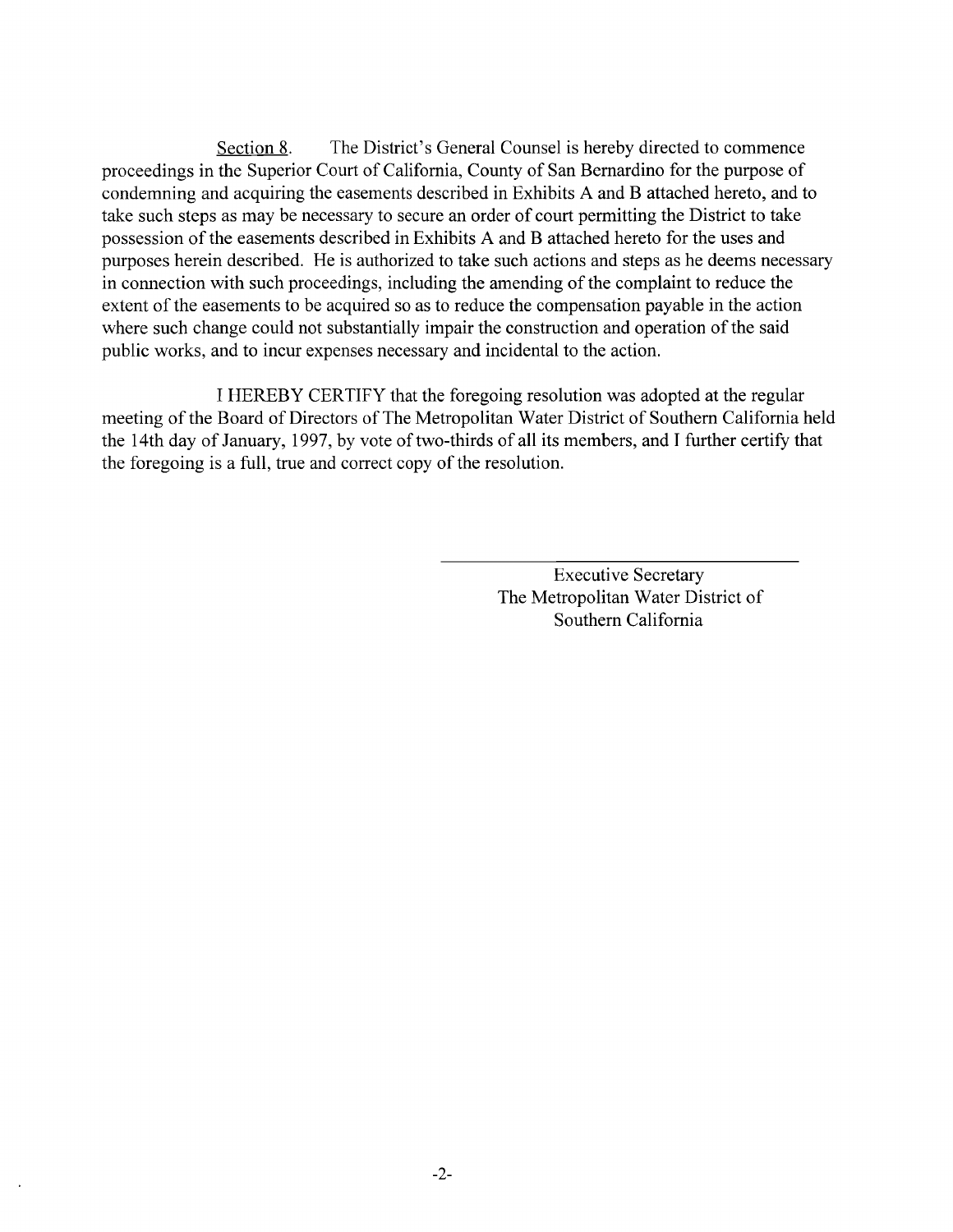## **EXHIBIT A**

1. A temporary construction easement for a term of four (4) years commencing on the effective date of an order of possession, in the property described herein as Parcel INFED1-24-190TEA1 for the purpose of constructing a water pipeline and related facilities on land other than such parcel, and reserving to the owners the right of reasonable access and use of irrigation facilities in, over and across the easement area. The area shall be returned to a condition as near as practicable to the condition that existed prior to Metropolitan's construction work with the exception that vegetation shall not be restored by Metropolitan.

2. A permanent easement in the property described as Parcel INFEDl-24- 190PEA1 for the purpose of constructing, reconstructing, maintaining, operating, enlarging, removing, and replacing, a line or lines of pipe at any time and from time to time, for water transportation, with every appendage or structure necessary or convenient to be installed at any time in connection therewith; subject to the following conditions.

> 1. Owner shall not change the existing grade or otherwise modify the topography of the property affected by this easement without the prior consent of Metropolitan.

> 2. No building or other structure excepting pavement for road use shall be constructed or maintained upon any portion of the easement by Owner.

3. Owner shall not plant trees within fifteen (15) feet of the centerline of Metropolitan's pipeline. Trees shall be permitted to be planted and maintained on the remaining portion of the easement, provided, however, that should Metropolitan require use of the remaining portion of the easement area for replacement, relocation or installation of its pipeline, or for future pipelines, Owner shall remove any such trees at his or her own expense and shall not permit trees to be replanted within fifteen  $(15)$  feet of the centerline of Metropolitan's pipeline or pipelines.

4. Owner shall retain the right of access over and across the easement area, and Metropolitan shall not unreasonably interfere with such right of access.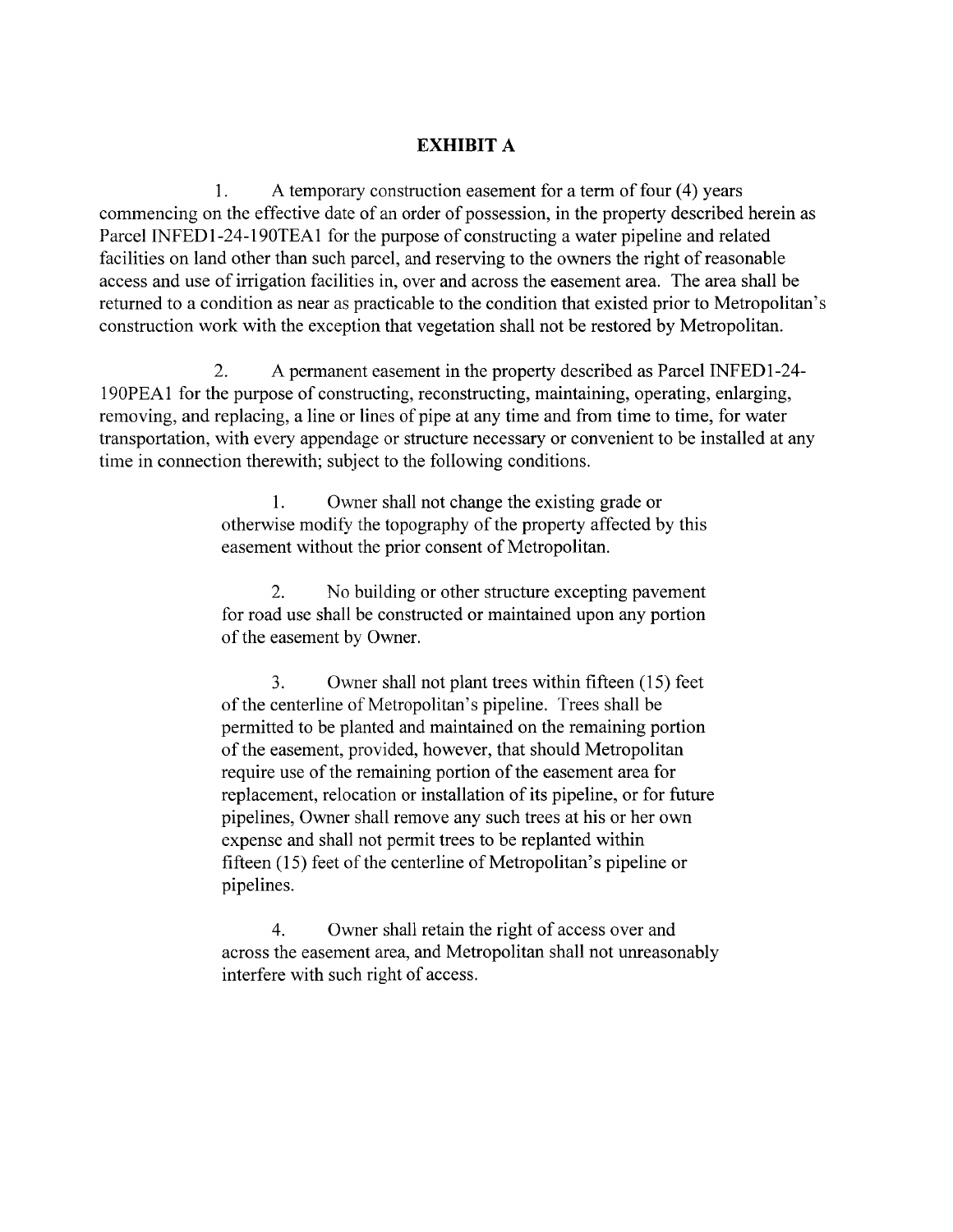#### EXHIBIT A

#### INFEDl-24-190PEA1 Jill Farquhar, et al

(

The easterly 103 feet of the southeast quarter of the north half of Lot 6, Block 77, "Rancho San Bernardino, in the County of San Bernardino, State of California, as measured at riqht anqles to and from the east line of said Lot 6, as shown on map recorded in Book 7, paqe 2 of Maps, records of said County.

For the purposes of this description, the easterly and southerly lines of said southeast quarter of the north half of Lot 6 are coincident with the centerlines of Opal and Hiqhland Avenue as shown on Parcel Map No. 7371, filed in Book 83, Pages 92 and 93 of Parcel Maps, records of said County.

PREPARED UNDER MY SUPERVISION

 $\sqrt{ }$ 

 $\ddot{\phantom{0}}$  $P.L.5 - 6241$ Þф iseman,

Date

o

A.L. p:\pcivate\analip\legal\24\190peal.doc

•



Apcil 15, 1996

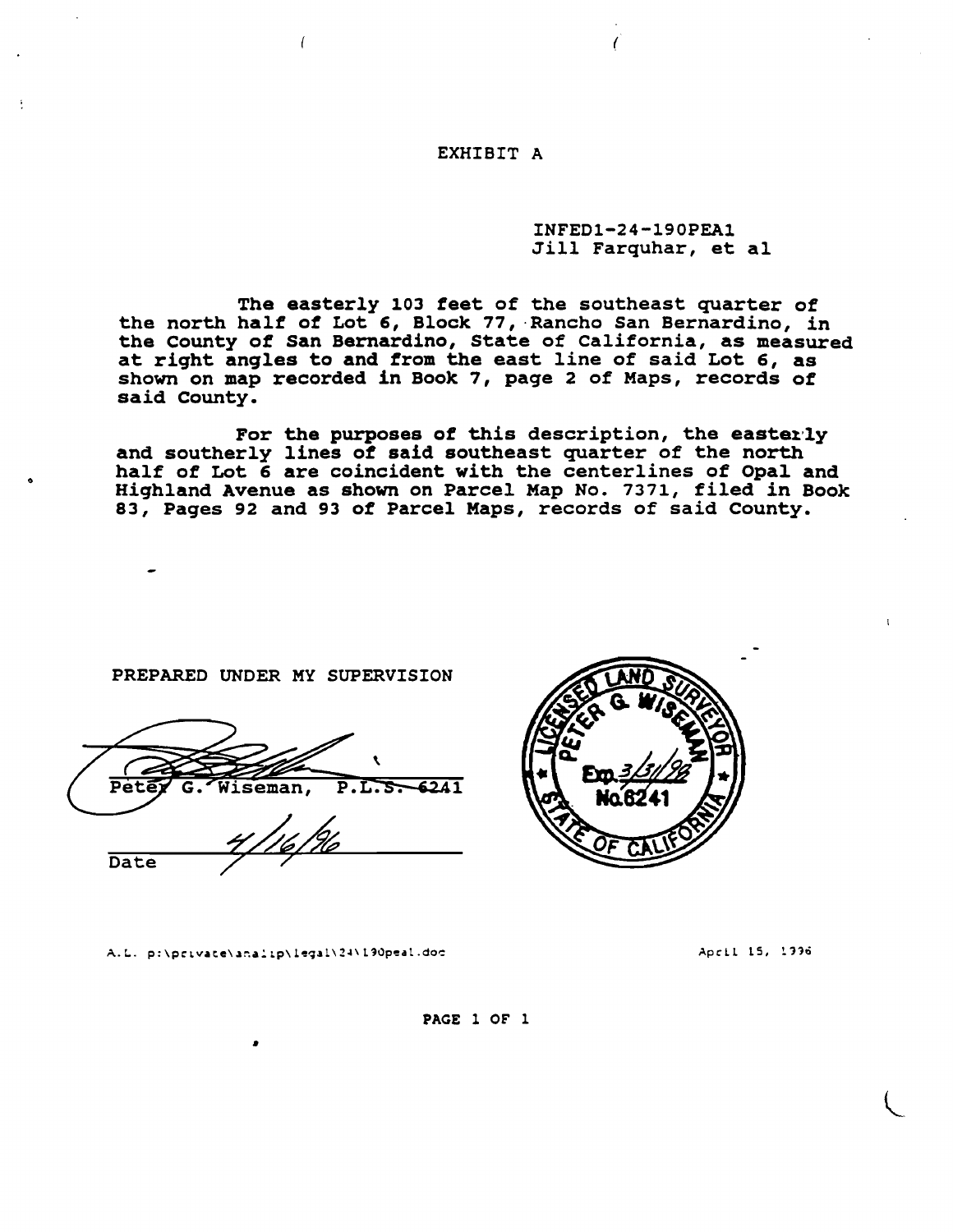EXHIBIT A

INFEDl-24-190TEAl Jill Farquhar, et al

*r*

The westerly 130 feet of the easterly 233 feet of the southeast quarter of the north half of Lot 6, Block 77, Rancho San Bernardino, in the County of San Bernardino, State of California, as measured at right angles to and from the east line of said Lot 6, as shown on map recorded in Book 7, page <sup>2</sup> of Maps, records of said County.

For the purposes of this description, the easterly and southerly lines of said southeast quarter of the south half of Lot <sup>6</sup> are coincident with the centerlines of Opal and Highland Avenue as shown on Parcel Hap No. 7371, filed in Book 83, Pages 92 and 93 of Parcel Maps, records of said County.

PREPARED UNDER MY SUPERVISION

Peter P.L.S. 6241 Iseman. *4 | 16 | 96* Date / /



A.L. p:\private\analip\legal\24\190teal.doc

•

..~.p:,i.l :3, l;;';

PAGE 1 OF 1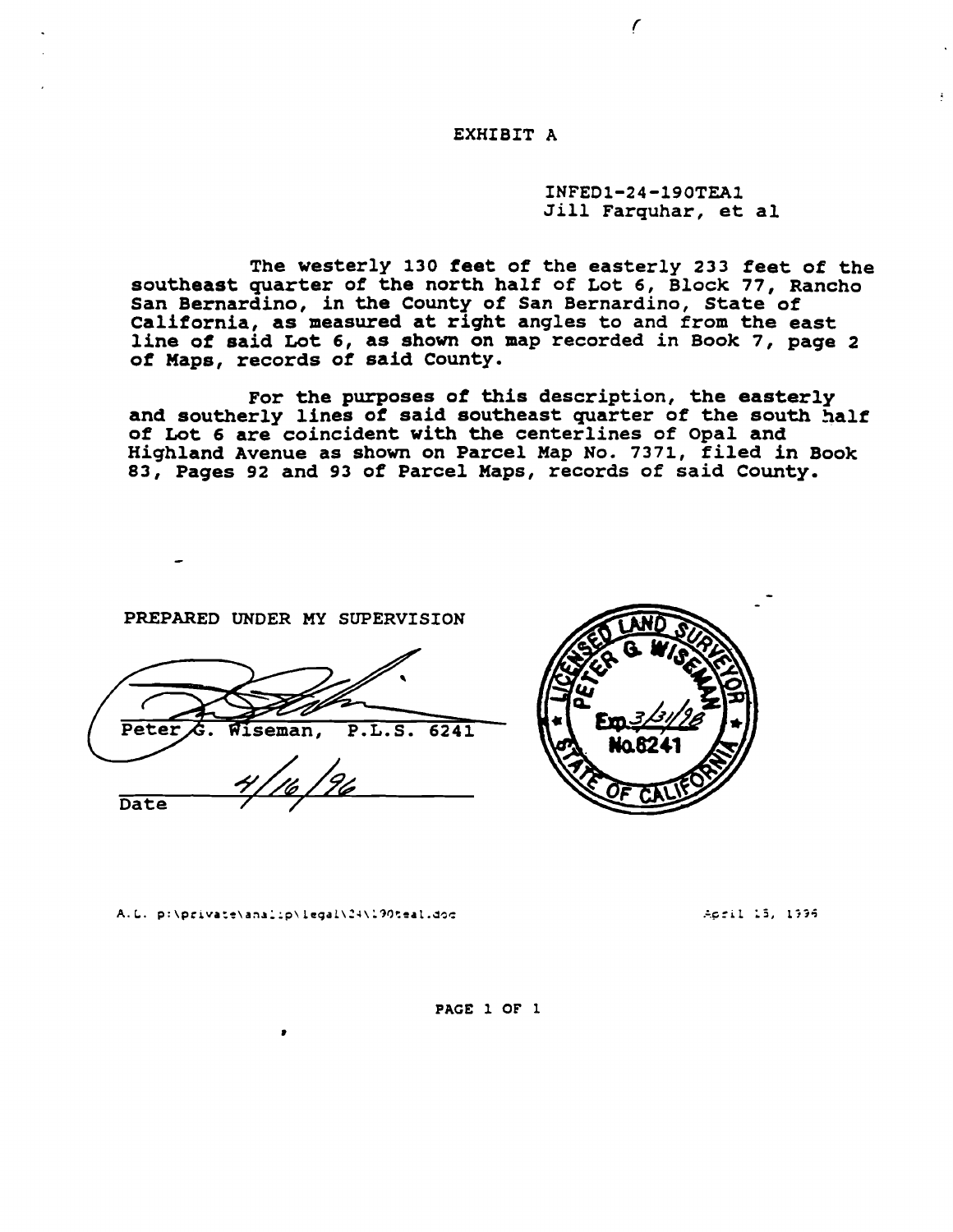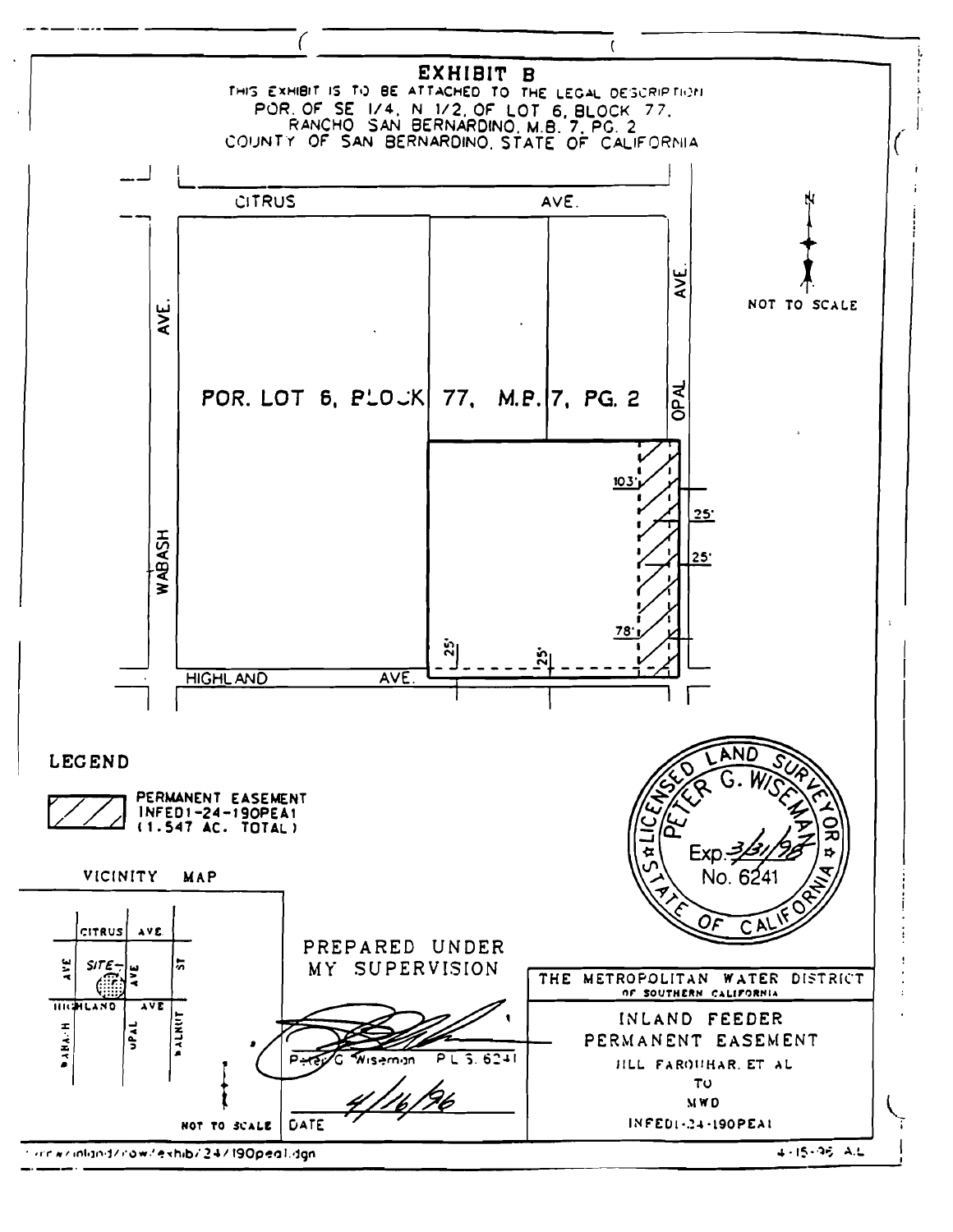